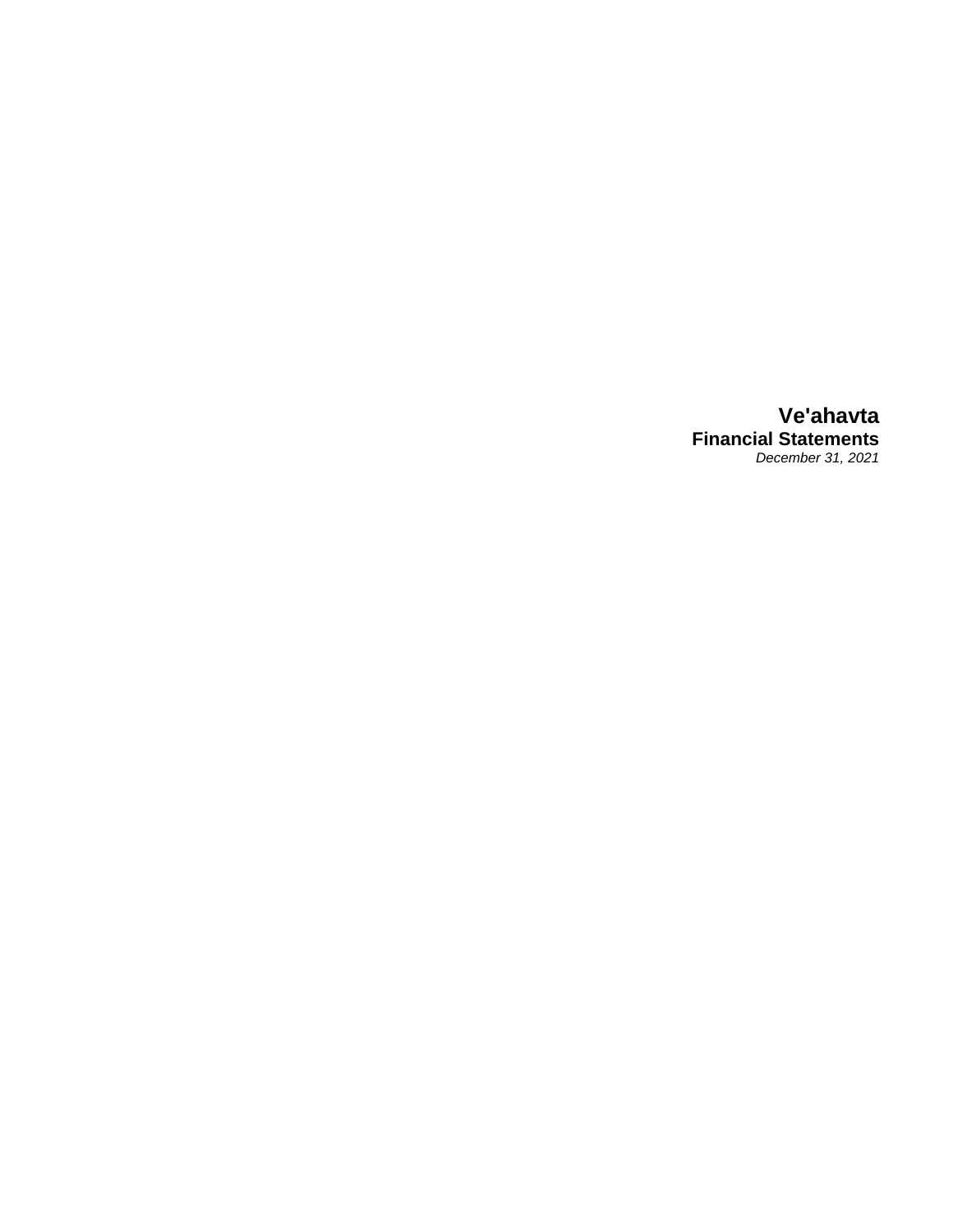## Page

# **Independent Auditor's Report**

# **Financial Statements**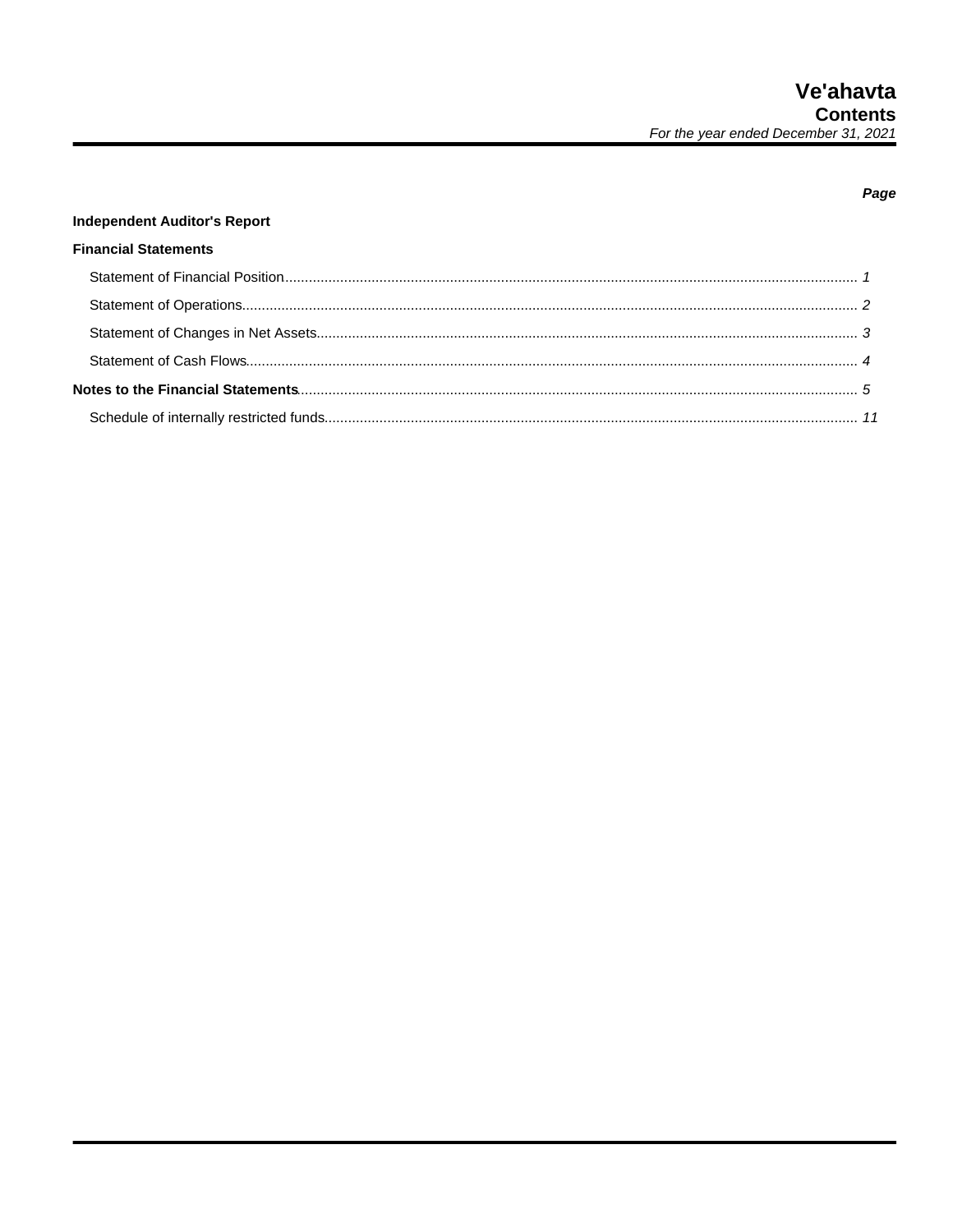

To the Board of Directors of Ve'ahavta:

#### **Opinion**

We have audited the financial statements of Ve'ahavta (the "Charity"), which comprise the statement of financial position as at December 31, 2021, and the statements of operations, changes in net assets and cash flows for the year then ended, and notes to the financial statements, including a summary of significant accounting policies.

In our opinion, the accompanying financial statements present fairly, in all material respects, the financial position of the Charity as at December 31, 2021, and the results of its operations and its cash flows for the year then ended in accordance with Canadian accounting standards for not-for-profit organizations.

#### **Basis for Opinion**

We conducted our audit in accordance with Canadian generally accepted auditing standards. Our responsibilities under those standards are further described in the Auditor's Responsibilities for the Audit of the Financial Statements section of our report. We are independent of the Charity in accordance with the ethical requirements that are relevant to our audit of the financial statements in Canada, and we have fulfilled our other ethical responsibilities in accordance with these requirements. We believe that the audit evidence we have obtained is sufficient and appropriate to provide a basis for our opinion.

#### **Responsibilities of Management and Those Charged with Governance for the Financial Statements**

Management is responsible for the preparation and fair presentation of the financial statements in accordance with Canadian accounting standards for not-for-profit organizations, and for such internal control as management determines is necessary to enable the preparation of financial statements that are free from material misstatement, whether due to fraud or error.

In preparing the financial statements, management is responsible for assessing the Charity's ability to continue as a going concern, disclosing, as applicable, matters related to going concern and using the going concern basis of accounting unless management either intends to liquidate the Charity or to cease operations, or has no realistic alternative but to do so.

Those charged with governance are responsible for overseeing the Charity's financial reporting process.

#### **Auditor's Responsibilities for the Audit of the Financial Statements**

Our objectives are to obtain reasonable assurance about whether the financial statements as a whole are free from material misstatement, whether due to fraud or error, and to issue an auditor's report that includes our opinion. Reasonable assurance is a high level of assurance, but is not a guarantee that an audit conducted in accordance with Canadian generally accepted auditing standards will always detect a material misstatement when it exists. Misstatements can arise from fraud or error and are considered material if, individually or in the aggregate, they could reasonably be expected to influence the economic decisions of users taken on the basis of these financial statements.

As part of an audit in accordance with Canadian generally accepted auditing standards, we exercise professional judgment and maintain professional skepticism throughout the audit. We also:

 Identify and assess the risks of material misstatement of the financial statements, whether due to fraud or error, design and perform audit procedures responsive to those risks, and obtain audit evidence that is sufficient and appropriate to provide a basis for our opinion. The risk of not detecting a material misstatement resulting from fraud is higher than for one resulting from error, as fraud may involve collusion, forgery, intentional omissions, misrepresentations, or the override of internal control.



**KINCENTRIC> Best Employer CANADA 2019** 

ACCOUNTING > CONSULTING > TAX SUITE 900, 50 BURNHAMTHORPE ROAD W, MISSISSAUGA ON, L5B 3C2 T: 416.626.6000 F: 416.626.8650 MNP.ca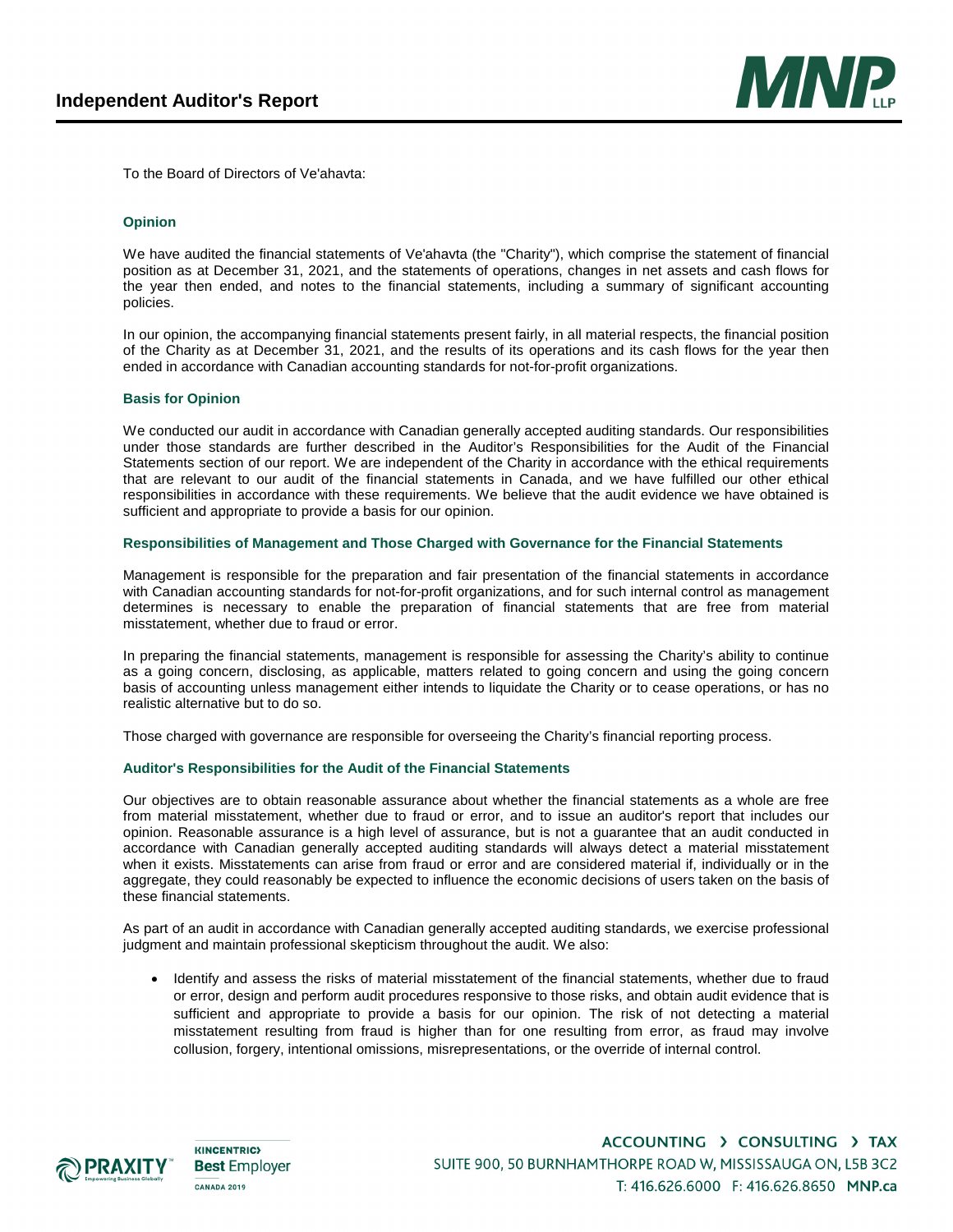- Obtain an understanding of internal control relevant to the audit in order to design audit procedures that are appropriate in the circumstances, but not for the purpose of expressing an opinion on the effectiveness of the Charity's internal control.
- Evaluate the appropriateness of accounting policies used and the reasonableness of accounting estimates and related disclosures made by management.
- Conclude on the appropriateness of management's use of the going concern basis of accounting and, based on the audit evidence obtained, whether a material uncertainty exists related to events or conditions that may cast significant doubt on the Charity's ability to continue as a going concern. If we conclude that a material uncertainty exists, we are required to draw attention in our auditor's report to the related disclosures in the financial statements or, if such disclosures are inadequate, to modify our opinion. Our conclusions are based on the audit evidence obtained up to the date of our auditor's report. However, future events or conditions may cause the Charity to cease to continue as a going concern.
- Evaluate the overall presentation, structure and content of the financial statements, including the disclosures, and whether the financial statements represent the underlying transactions and events in a manner that achieves fair presentation.

We communicate with those charged with governance regarding, among other matters, the planned scope and timing of the audit and significant audit findings, including any significant deficiencies in internal control that we identify during our audit.

 $MNP$ LLP

Mississauga, Ontario Chartered Professional Accountants

April 21, 2022 Licensed Public Accountants

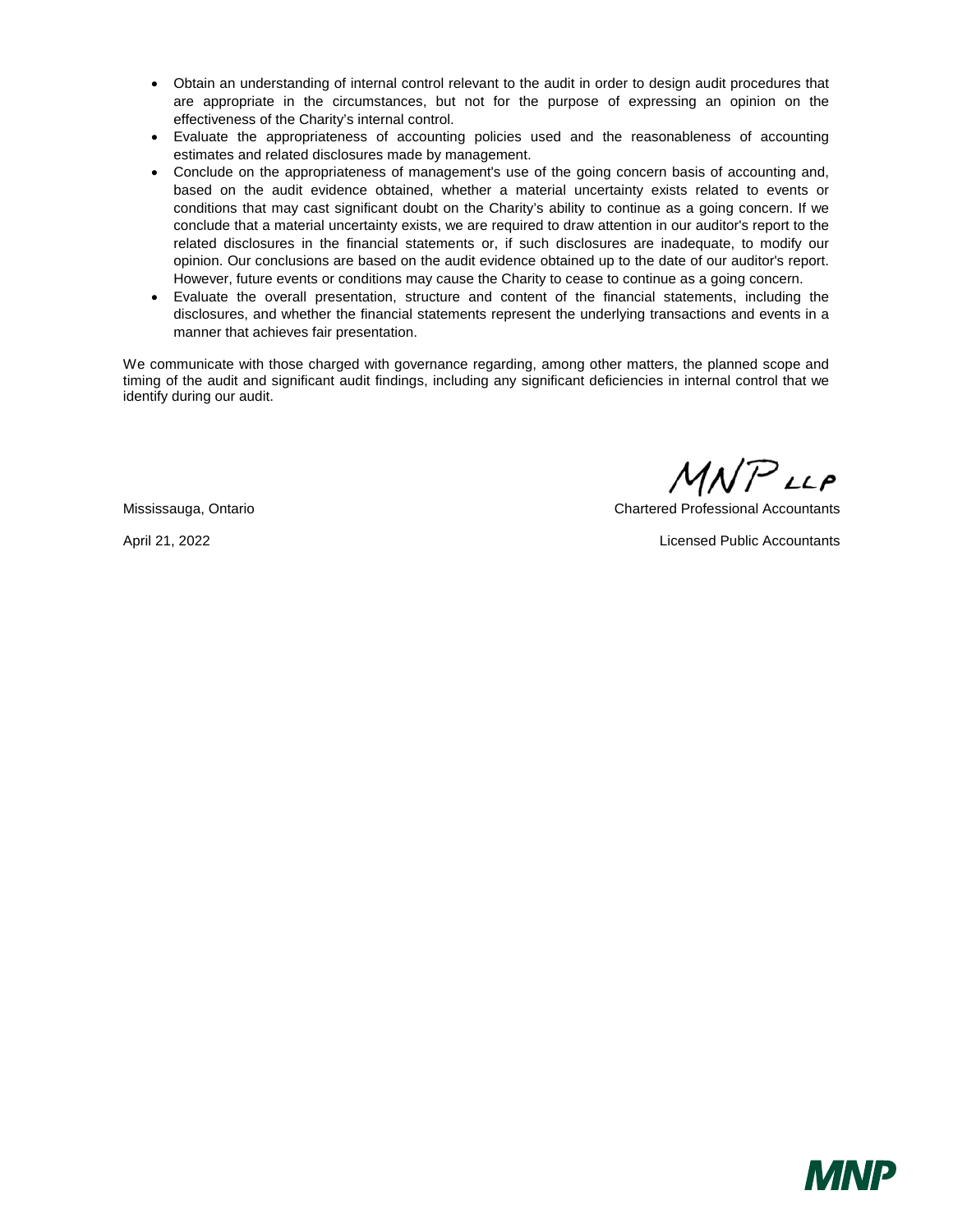# Ve'ahavta **Statement of Financial Position**

As at December 31, 2021

|                                                                                      | 2021                 | 2020               |
|--------------------------------------------------------------------------------------|----------------------|--------------------|
| <b>Assets</b>                                                                        |                      |                    |
| <b>Current</b>                                                                       |                      |                    |
| Cash                                                                                 | 164,758              | 445,143            |
| Accounts receivable<br>Sales tax recoverable                                         | 187,159<br>84,417    | 190,040<br>13,614  |
| Prepaid expenses and deposits                                                        | 50,430               | 58,101             |
| Current portion of investments (Note 3)                                              | 565,131              | 664,124            |
|                                                                                      | 1,051,895            | 1,371,022          |
| <b>Investments (Note 3)</b>                                                          | 4,172,381            | 100,000            |
| Capital assets (Note 4)                                                              | 857,431              | 86,059             |
|                                                                                      | 6,081,707            | 1,557,081          |
| <b>Liabilities</b>                                                                   |                      |                    |
| <b>Current</b>                                                                       |                      |                    |
| Accounts payable and accrued liabilities (Note 5)<br>Deferred contributions (Note 6) | 245,383<br>701,465   | 327,928<br>125,000 |
|                                                                                      |                      |                    |
|                                                                                      | 946,848              | 452,928            |
| Bank loan (Note 7)                                                                   | 40,000               | 40,000             |
| Deferred contributions related to capital assets (Note 8)                            | 381,882              | 80,907             |
|                                                                                      | 1,368,730            | 573,835            |
| <b>Commitments (Note 15)</b>                                                         |                      |                    |
| <b>Net assets</b>                                                                    |                      |                    |
| Unrestricted                                                                         | 527,977              | 495,491            |
| Reserve fund (Schedule)                                                              | 650,000              | 387,755            |
| Charitable fund (Schedule)<br>Endowment                                              | 3,435,000<br>100,000 | 100,000            |
|                                                                                      | 4,712,977            | 983,246            |
|                                                                                      | 6,081,707            | 1,557,081          |

# Approved on behalf of the Board of Directors

e-Signed by Ron Haber 2022-04-21 19:14:35:35 GMT<br>Director

e-Signed by Leanne Spier 2022-04-21 18:35:48:48 GMT **Director**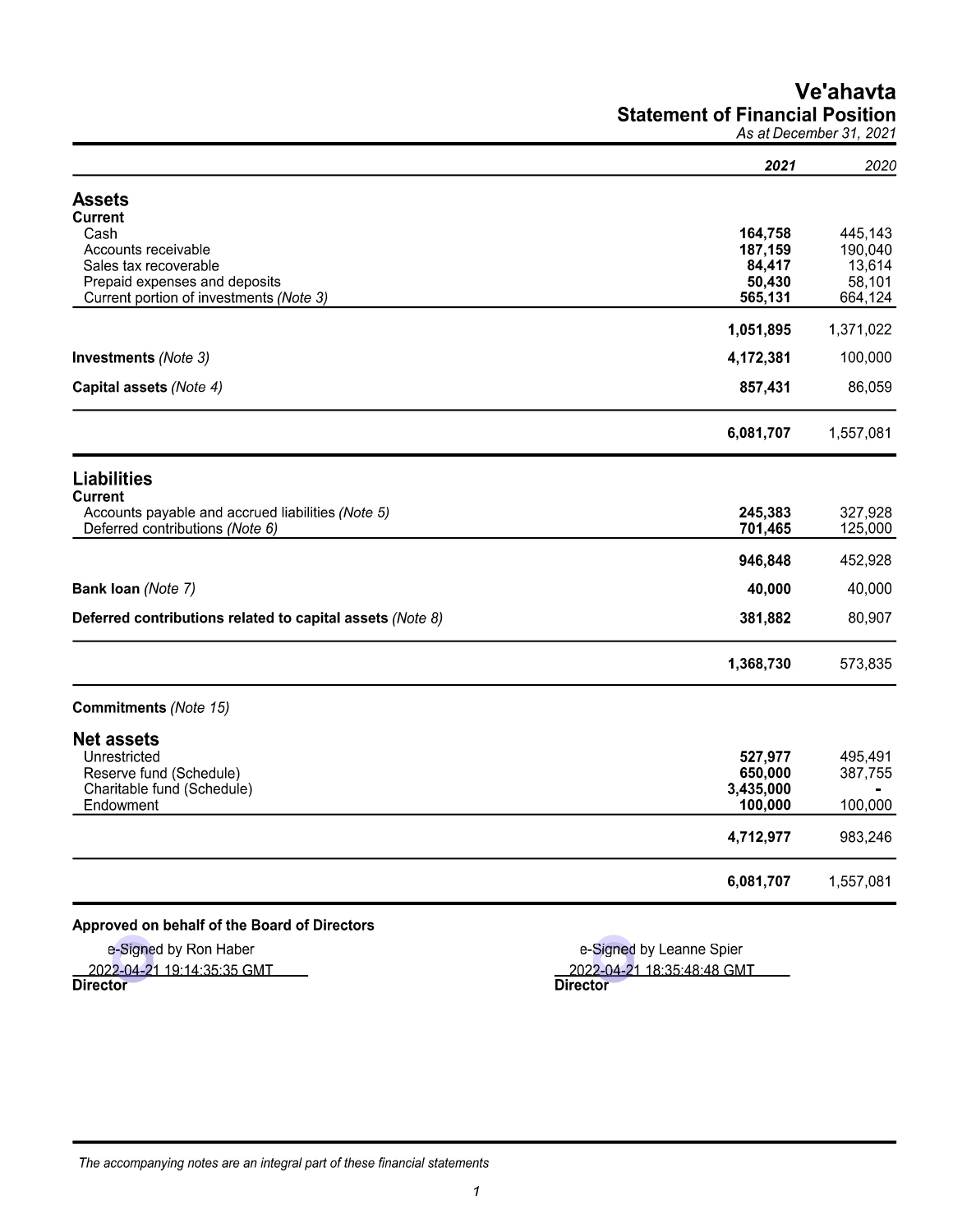**Ve'ahavta Statement of Operations**

*For the year ended December 31, 2021*

|                                         | 2021      | 2020      |
|-----------------------------------------|-----------|-----------|
| <b>Revenues</b>                         |           |           |
| Donations (Note 6), (Note 8), (Note 13) | 5,351,055 | 2,377,529 |
| Grants (Note 9)                         | 517,092   | 632,175   |
| Government assistance (Note 10)         | 318,131   | 150,173   |
| Investment income                       | 54,907    | 14,456    |
|                                         | 6,241,185 | 3,174,333 |
| Program expenditures (Note 11)          |           |           |
| Mobile Jewish Response to Homelessness  | 567,822   | 552,931   |
| Building foundations for women          | 394,563   | 435,943   |
| Ve'ahavta skills academy                | 411,727   | 442,218   |
| Recipe for success                      | 81,055    | 54,918    |
| <b>Volunteer services</b>               | 328,577   | 339,242   |
| Upper shelf                             | 114,720   |           |
| Life Stabilization Program              | 311,081   | 204,927   |
| My Toronto                              | 1,978     | 169,443   |
|                                         | 2,211,523 | 2,199,622 |
| <b>Fundraising</b>                      | 299,931   | 403,971   |
|                                         |           |           |
|                                         | 2,511,454 | 2,603,593 |
| <b>Excess of revenue over expenses</b>  | 3,729,731 | 570,740   |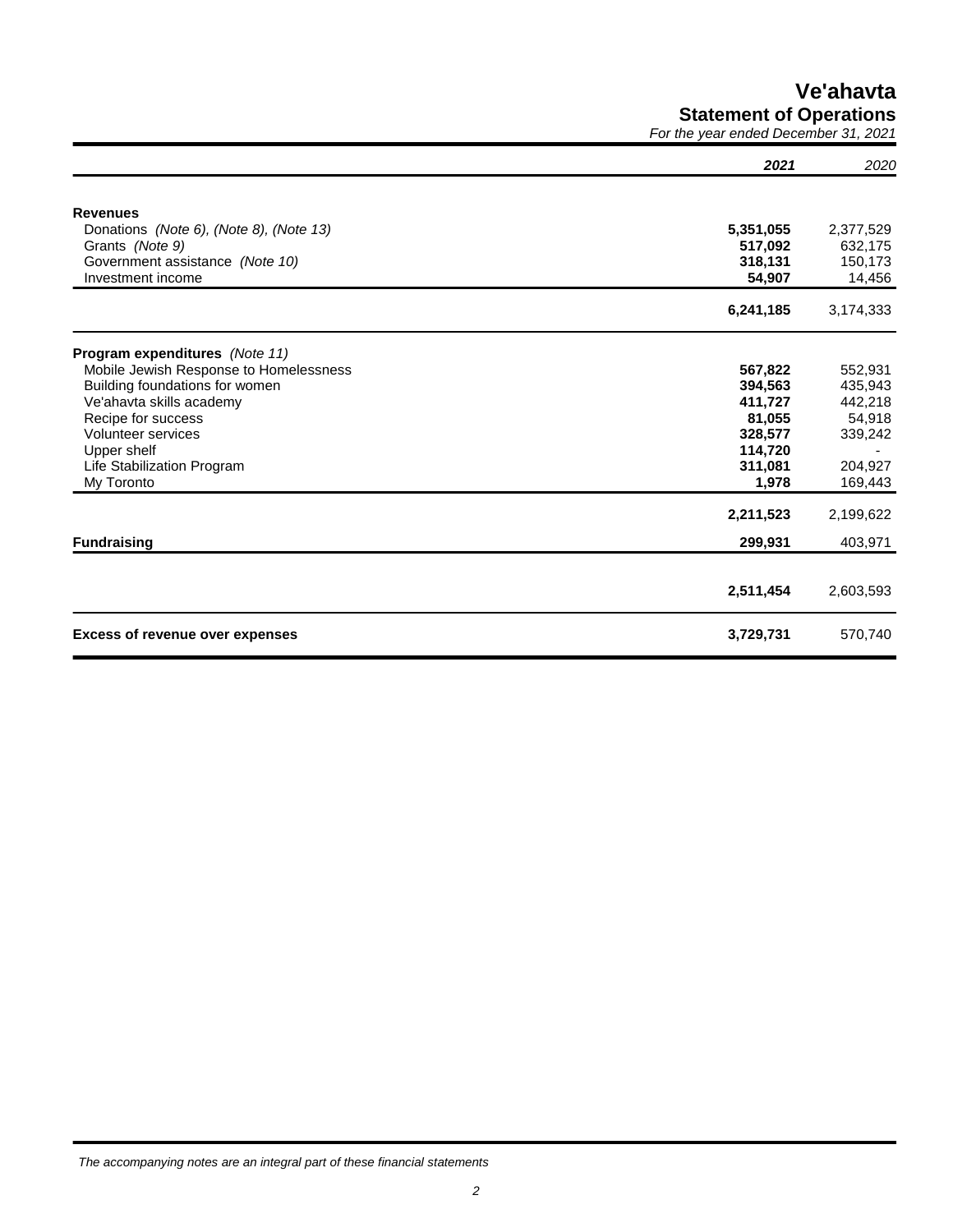# **Ve'ahavta Statement of Changes in Net Assets**

*For the year ended December 31, 2021*

|                                              | <b>Unrestricted</b> | Internally<br>restricted<br>(Schedule) | <b>Endowment</b> | 2021                     | 2020    |
|----------------------------------------------|---------------------|----------------------------------------|------------------|--------------------------|---------|
|                                              |                     |                                        |                  |                          |         |
| Net assets, beginning of year                | 495.491             | 387,755                                | 100,000          | 983.246                  | 412,506 |
| <b>Excess of revenue over expenses</b>       | 3,729,731           |                                        | ۰                | 3,729,731                | 570,740 |
| Transfer to Reserve fund (Note 13)           | (262,245)           | 262,245                                | ۰                |                          |         |
| <b>Transfer to Charitable fund (Note 13)</b> | (3,435,000)         | 3,435,000                              | ٠                | $\overline{\phantom{0}}$ |         |
| Net assets, end of year                      | 527,977             | 4,085,000                              | 100,000          | 4,712,977                | 983,246 |

*The accompanying notes are an integral part of these financial statements*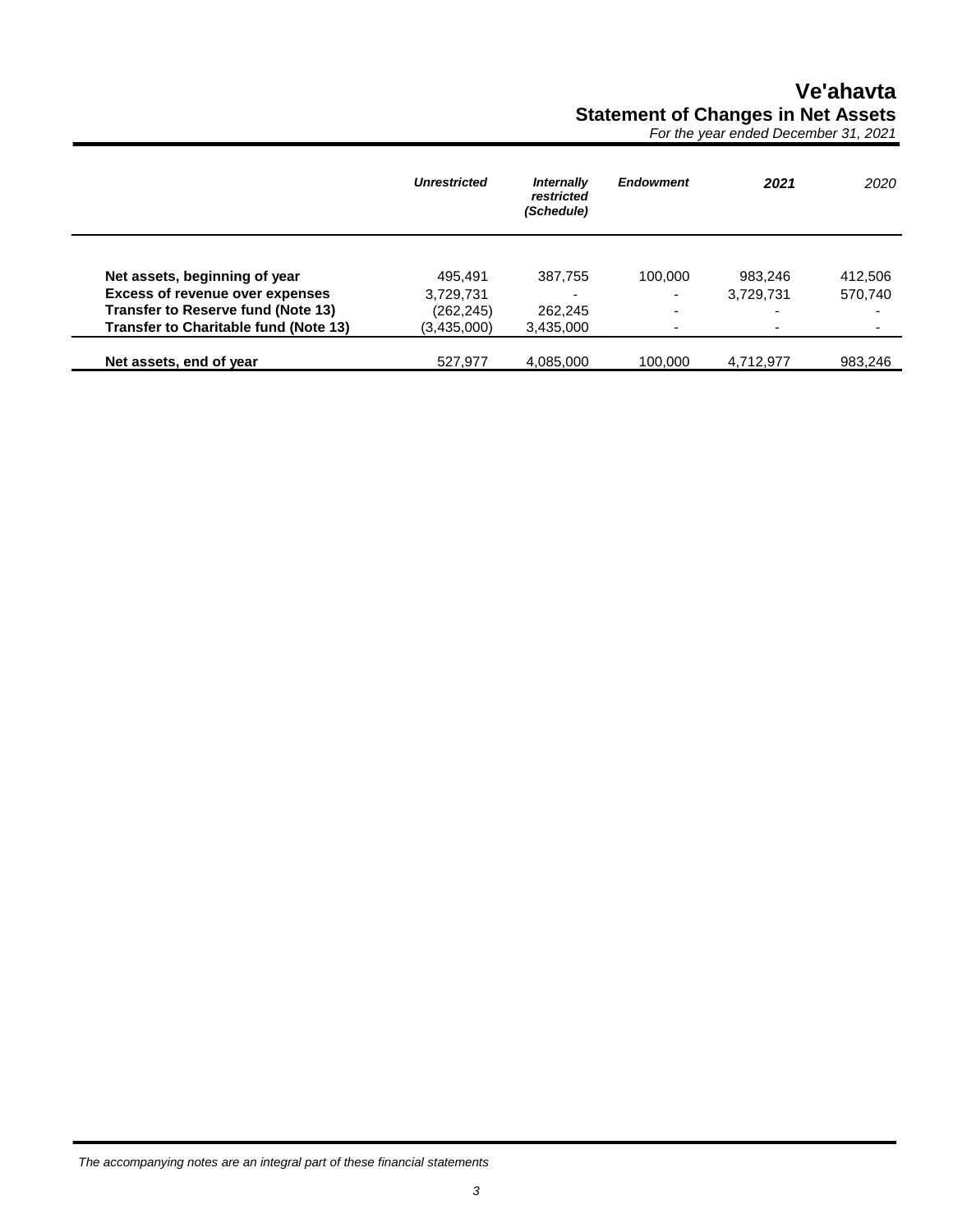**Ve'ahavta**

**Statement of Cash Flows**

*For the year ended December 31, 2021*

|                                                                  | 2021        | 2020       |
|------------------------------------------------------------------|-------------|------------|
| Cash provided by (used for) the following activities             |             |            |
| <b>Operating</b>                                                 |             |            |
| Excess of revenue over expenses                                  | 3,729,731   | 570.740    |
| Amortization                                                     | 112,858     | 15,714     |
| Amortization of deferred contributions related to capital assets | (40, 411)   | (11, 151)  |
| Amortization of deferred contributions                           | (125,000)   | (641, 608) |
| Change in fair value of investments                              | (30, 123)   | (12, 338)  |
| Loss on disposal of capital assets                               | 14,251      |            |
|                                                                  | 3,661,306   | (78, 643)  |
| Changes in working capital accounts                              |             |            |
| Accounts receivable                                              | 2,881       | 23,274     |
| Sales tax recoverable                                            | (70, 803)   | (6,700)    |
| Prepaid expenses and deposits                                    | 7,671       | (51, 892)  |
| Accounts payable and accrued liabilities                         | (82, 544)   | 115,793    |
| Deferred contributions received                                  | 701,465     | 757,175    |
| Barter trade account                                             |             | (10, 114)  |
| Deferred contributions related to capital assets                 | 341,386     | 92,058     |
|                                                                  | 4,561,362   | 840,951    |
| <b>Financing</b>                                                 |             |            |
| Advances of bank loan                                            |             | 40,000     |
| Investing                                                        |             |            |
| Purchase of capital assets                                       | (898, 480)  | (83, 185)  |
| Purchase of investments                                          | (4,593,267) | (650,000)  |
| Proceeds on disposal of investments                              | 650,000     | 100,000    |
|                                                                  |             |            |
|                                                                  | (4,841,747) | (633, 185) |
| Increase in cash                                                 | (280, 385)  | 247,766    |
| Cash, beginning of year                                          | 445,143     | 197,377    |
| Cash, end of year                                                | 164.758     | 445,143    |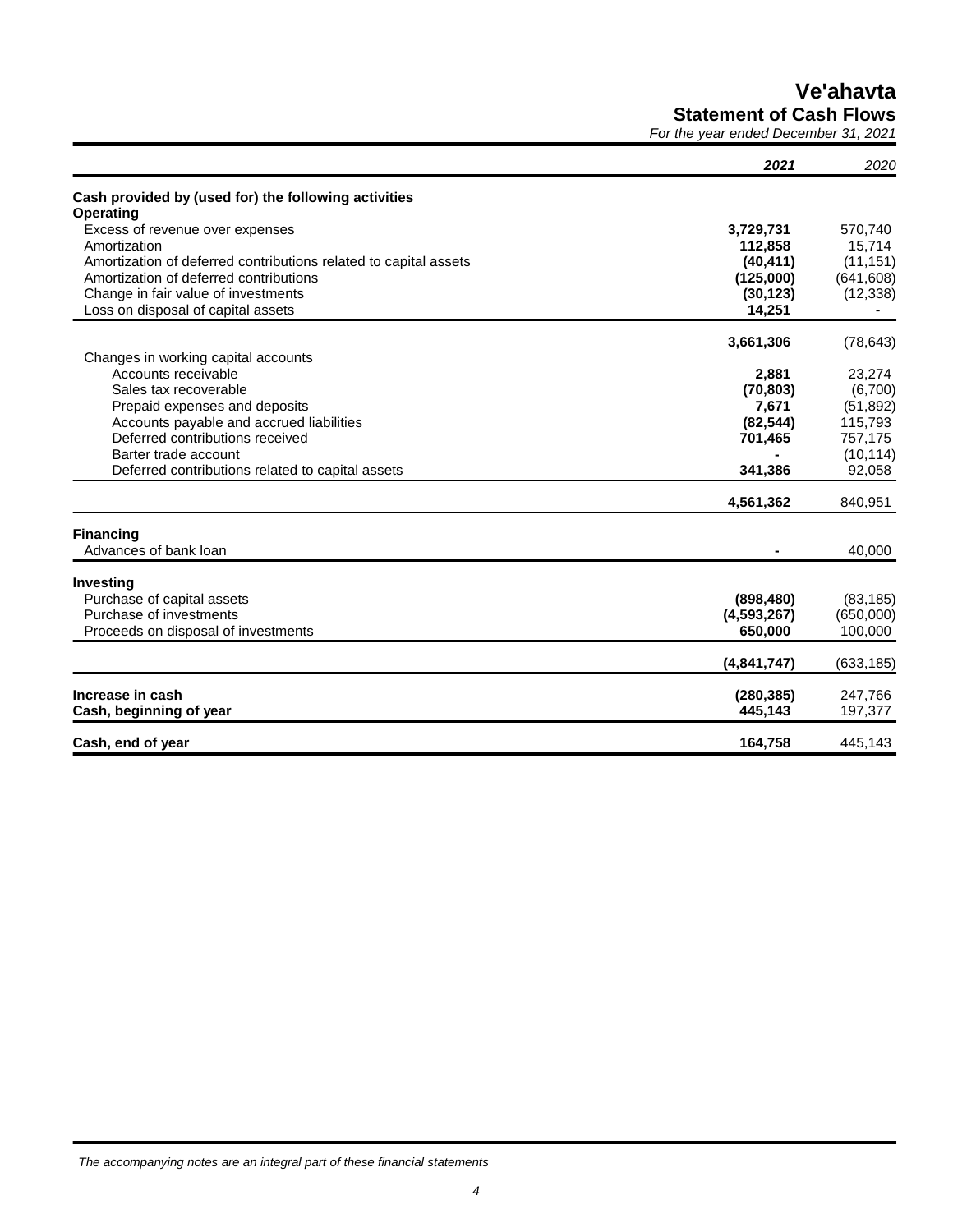#### **1. Purpose of the organization**

Ve'ahavta (the "Charity") is a corporation subject to the Canada Not-For-Profit Corporations Act. The Charity provides programming to assist people affected by poverty and homelessness build the confidence and skills needed to prepare for the workforce while engaging the public in meaningful volunteer work. The Charity is a registered charitable organization under the Income Tax Act and is exempt from income taxes.

#### **2. Significant accounting policies**

The financial statements have been prepared in accordance with Canadian accounting standards for not-for-profit organizations set out in Part III of the CPA Canada Handbook - Accounting, as issued by the Accounting Standards Board in Canada and include the following significant accounting policies:

#### *Fund accounting*

The Charity follows the deferral method of accounting for contributions and reports using fund accounting.

Unrestricted net assets account for the Charity's ongoing operations, program and administrative expenses.

Internally restricted net assets consist of the Reserve fund and Charitable fund.

The Charity has established an internally restricted Reserve fund to provide for capital maintenance and protection against times of difficulty or emergency.

The Charitable fund was internally established as long-term capital to enable growth of the Charity's operations into new cities. Investment income generated by the capital may be used at management's discretion and is recognized in unrestricted operations.

Endowment fund includes assets that must be maintained indefinitely to generate investment income for the organization to use.

#### *Revenue recognition*

The Charity follows the deferral method of accounting for contributions. Restricted contributions are recognized as revenue in the year in which the related expenses are incurred. Unrestricted contributions are recognized as revenue when received or receivable if the amount to be received can be reasonably estimated and collection is reasonably assured. Endowment contributions are recognized as direct increases in net assets.

Contributions related to capital assets are deferred and amortized into revenue at a rate corresponding with the amortization rate for the related capital assets.

Restricted investment income is recognized as revenue in the year in which the related expenses are incurred. Unrestricted investment income is recognized as revenue when earned.

#### *Government assistance*

Government grants and assistance are recognized where there is a reasonable assurance that the grants and assistance will be received and conditions will be complied with. Government grants and assistance are recognized in revenue over the periods in which the Charity recognizes expenses which the grants and assistance are intended to compensate.

#### *Contributed materials and services*

Contribution of materials and services are recognized both as contributions and expenses in the statement of operations when a fair value can be reasonably estimated and when the materials and services are used in the normal course of the Charity's operations and would have otherwise been purchased.

The Charity benefits from the receipt of volunteers time and efforts. Due to the difficulty in establishing the fair value of volunteered time, it is not recognized in the financial statements.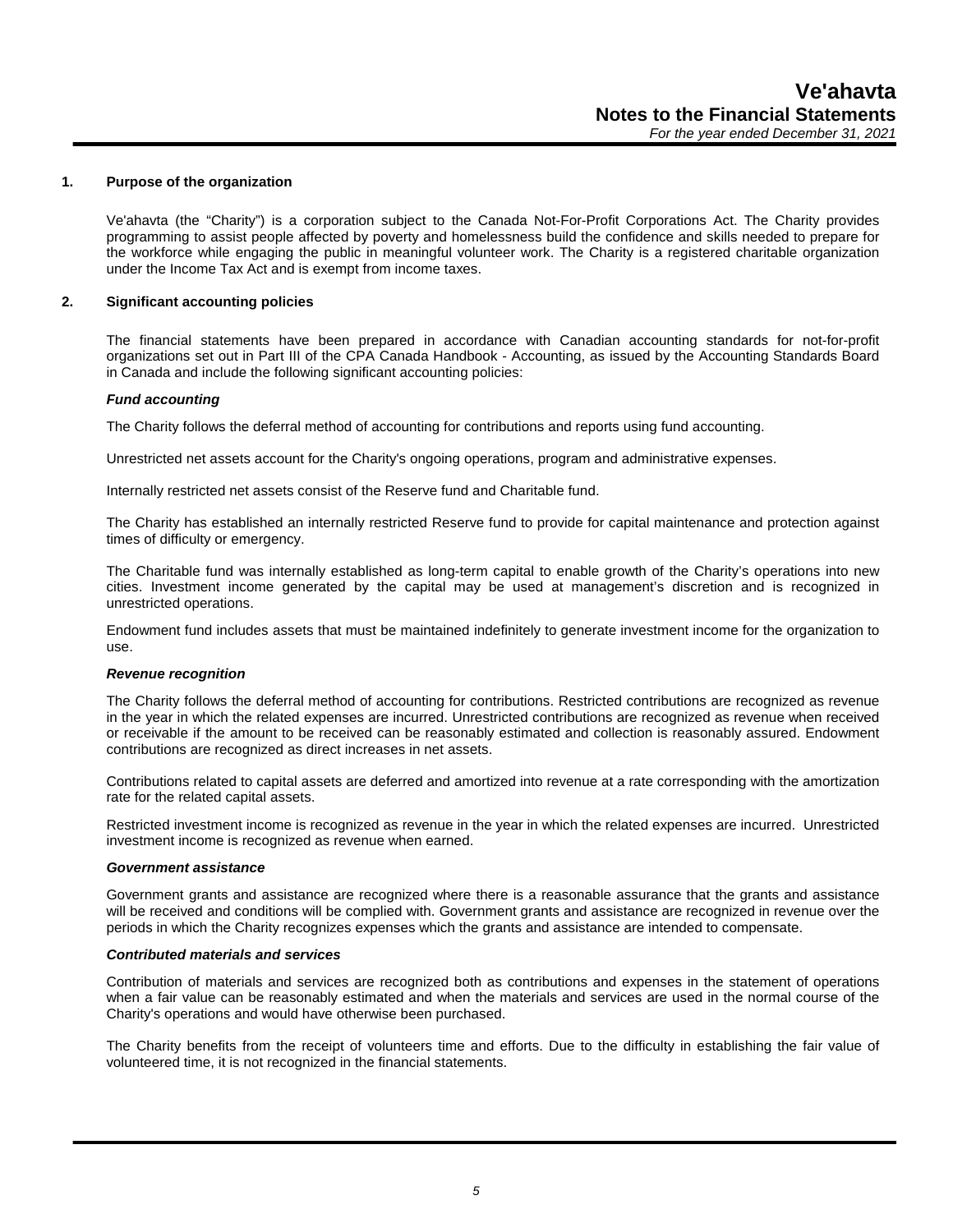#### **2. Significant accounting policies** *(Continued from previous page)*

#### *Allocation of expenses*

The Charity engages in various education, human development and fundraising programs. The costs of each program include the costs of personnel, premises and other expenses that are directly related to providing the program. The Charity also incurs a number of general support expenses that are common to the administration of the Charity and each of its programs.

The Charity classifies expenses on the statement of operations by function and allocates general support costs by identifying an appropriate basis of allocation and applying it on a consistent basis. The Charity allocates certain expenses on the following basis:

Salaries and benefits **Allocated based on the proportionate head count of each function** 

Administrative, occupancy, professional fees and amortization costs Allocated based on the proportionate head count of each function

#### *Capital assets*

Purchased capital assets are recorded at cost. Contributed capital assets are recorded at fair value at the date of contribution plus all costs directly attributable to the acquisition.

Amortization is provided using the declining balance method at rates intended to amortize the cost of assets over their estimated useful lives.

|                        | Method            | Rate       |
|------------------------|-------------------|------------|
| Automobiles            | declining balance | $30\%$     |
| Furniture and fixtures | declining balance | 20%        |
| Office equipment       | declining balance | 20%        |
| Leasehold improvements | straight-line     | lease term |

#### *Financial instruments*

The Charity recognizes financial instruments when the Charity becomes party to the contractual provisions of the financial instrument.

#### **Arm's length financial instruments**

Financial instruments originated/acquired or issued/assumed in an arm's length transaction ("arm's length financial instruments") are initially recorded at their fair value.

At initial recognition, the Charity may irrevocably elect to subsequently measure any arm's length financial instrument at fair value. The Charity has made such an election during the year.

The Charity subsequently measures investments in equity instruments quoted in an active market and all derivative instruments, except those designated in a qualifying hedging relationship or that are linked to, and must be settled by delivery of, unquoted equity instruments of another entity, at fair value. Fair value is determined by evaluating the performance published market indices. Investments in equity instruments not quoted in an active market and derivatives that are linked to, and must be settled by delivery of, unquoted equity instruments of another entity, are subsequently measured at cost less impairment. All other financial assets and liabilities are subsequently measured at amortized cost.

Transaction costs and financing fees directly attributable to the origination, acquisition, issuance or assumption of financial instruments subsequently measured at fair value are immediately recognized in excess of revenues over expenses. Conversely, transaction costs and financing fees are added to the carrying amount for those financial instruments subsequently measured at cost or amortized cost.

#### **Financial asset impairment**

The Charity assesses impairment of all its financial assets measured at cost or amortized cost. The Charity groups assets for impairment testing under certain circumstances. When there is an indication of impairment, the Charity determines whether it has resulted in a significant adverse change in the expected timing or amount of future cash flows during the year.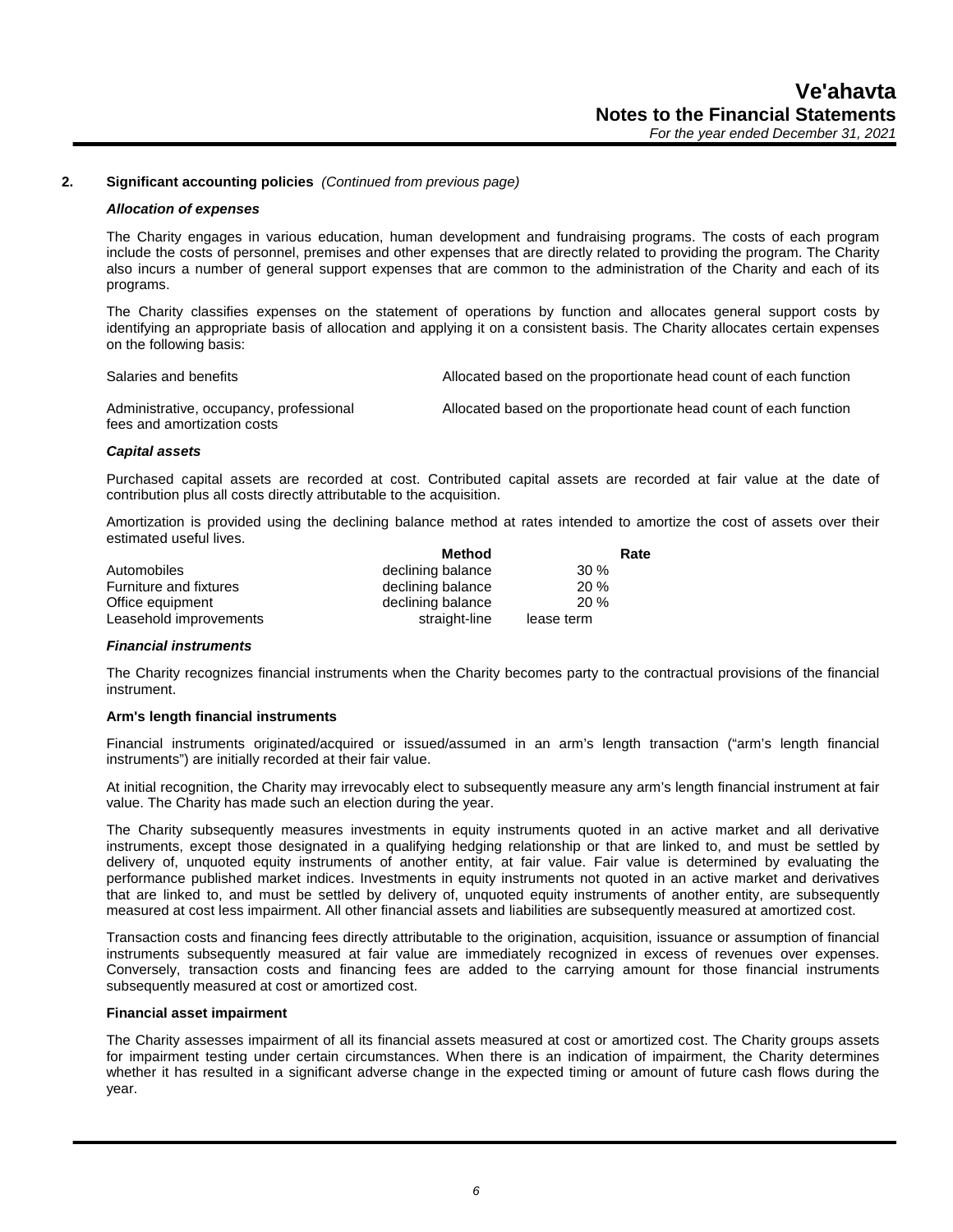# **2. Significant accounting policies** *(Continued from previous page)*

The Charity reduces the carrying amount of any impaired financial assets to the highest of: the present value of cash flows expected to be generated by holding the assets; the amount that could be realized by selling the assets at the statement of financial position date; and the amount expected to be realized by exercising any rights to collateral held against those assets.

Any impairment, which is not considered temporary, is included in current year excess of revenues over expenses.

The Charity reverses impairment losses on financial assets when there is a decrease in impairment and the decrease can be objectively related to an event occurring after the impairment loss was recognized. The amount of the reversal is recognized in excess of revenues over expenses in the year the reversal occurs.

#### *Measurement uncertainty (use of estimates)*

The preparation of financial statements in conformity with Canadian accounting standards for not-for-profit organizations requires management to make estimates and assumptions that affect the reported amounts of assets and liabilities and disclosure of contingent assets and liabilities at the date of the financial statements, and the reported amounts of revenues and expenses during the reporting period.

Accounts receivable and pledges receivables are stated after evaluation as to their collectability and an appropriate allowance for doubtful accounts is provided where considered necessary. Pooled investments are carried at their estimated fair value. Amortization is based on the useful lives of capital assets.

These estimates and assumptions are reviewed periodically and, as adjustments become necessary they are reported in excess of revenues over expenses in the periods in which they become known.

#### **3. Investments**

|                                                         | 2021      | 2020    |
|---------------------------------------------------------|-----------|---------|
| Term deposits                                           | 3,537,255 | 650,000 |
| Jewish Foundation of Greater Toronto pooled investments | 1,200,257 | 114,124 |
|                                                         | 4,737,512 | 764,124 |
| Less: current portion                                   | 565,131   | 664,124 |
|                                                         |           |         |
|                                                         | 4,172,381 | 100,000 |

The Royal Bank of Canada term deposits are set to mature between May 2022 and January 2023, yielding interest at rates of 0.25% to 0.80% per annum.

The Jewish Foundation of Great Toronto (the "Foundation"), operating as part of UJA Federation of Greater Toronto, is a community foundation that among other things manages the investment of funds on behalf of other parties. The Charity is entitled to its proportionate share of the Foundations investments, that include a mix of domestic and foreign equities and fixed income securities. The Charity's endowment is included in the investment with the Foundation.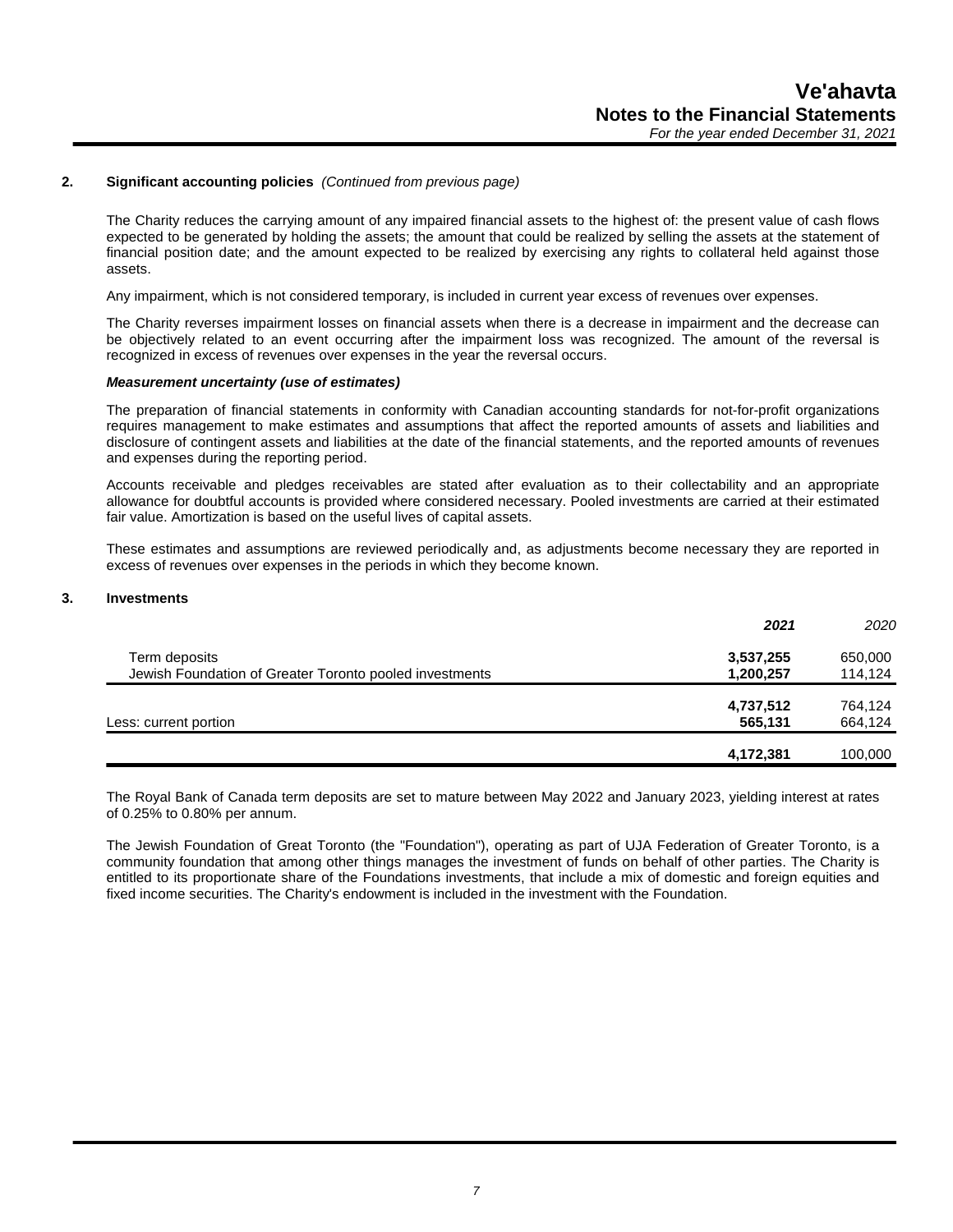#### **4. Capital assets**

|                        | Cost    | <b>Accumulated</b><br>amortization | 2021<br><b>Net book</b><br>value | 2020<br>Net book<br>value |
|------------------------|---------|------------------------------------|----------------------------------|---------------------------|
| Automobiles            | 101.284 | 36.049                             | 65.235                           | 69,521                    |
| Furniture and fixtures | 86,380  | 361                                | 86.019                           | 7,924                     |
| Office equipment       | 15.894  | 11.754                             | 4.140                            | 1,749                     |
| Leasehold improvements | 780.041 | 78.004                             | 702.037                          | 6,865                     |
|                        | 983,599 | 126.168                            | 857,431                          | 86,059                    |

During the year, the Charity recorded amortization expense of \$112,858 (2020 - \$15,714) that was allocated to programs along with premises and other support costs discussed in Note 11.

### **5. Banking facility**

The Charity has a demand revolving loan facility from Royal Bank of Canada in the amount of \$150,000 (2020 - \$150,000), bearing interest at prime plus 2.95% (2020 - prime plus 2.95%). The loan is secured by a general security agreement constituting a first ranking security on all property of the Charity. As at December 31, 2021, the Charity has drawn \$Nil (2020 - \$Nil) from the facility.

The Charity has four business credit cards with a total credit limit of \$40,000 (2020 - \$40,000). Included in accounts payable and accrued liabilities at year end is the utilized amount of \$5,615 (2020 - \$10,124).

#### **6. Deferred contributions**

Deferred contributions represents restricted contributions received in advance for expenditures that are provided in future years. Changes in the deferred contribution balance are as follows:

|                                                    | 2021      | 2020       |
|----------------------------------------------------|-----------|------------|
| Balance, beginning of year                         | 125,000   | 9.433      |
| Amount received during the year                    | 701.465   | 757.175    |
| Less: Amount recognized as revenue during the year | (125,000) | (641, 608) |
| Balance, end of year                               | 701.465   | 125,000    |

#### **7. Bank loan**

Bank loan in the amount of \$40,000, non-interest bearing, received under the Canada Emergency Business Account program. The loan shall be considered repaid in full if the Charity repays at least 75% (\$30,000) of the principal amount on or before the termination date of December 31, 2023 ("Forgiveness Benefit"). If this loan amount is not repaid by this date, the Forgiveness Benefit will not be available to the Charity and the loan will be extended for a term of three years until December 31, 2025, with interest-only payments of 5% per annum due monthly.

#### **8. Deferred contributions related to capital assets**

|                                             | 2021      | 2020      |
|---------------------------------------------|-----------|-----------|
| <b>Beginning Balance</b>                    | 80,907    | 92,058    |
| Additions                                   | 341,386   | 92,058    |
| Less: recognized as revenue during the year | (40, 411) | (11, 151) |
|                                             | 381,882   | 80,907    |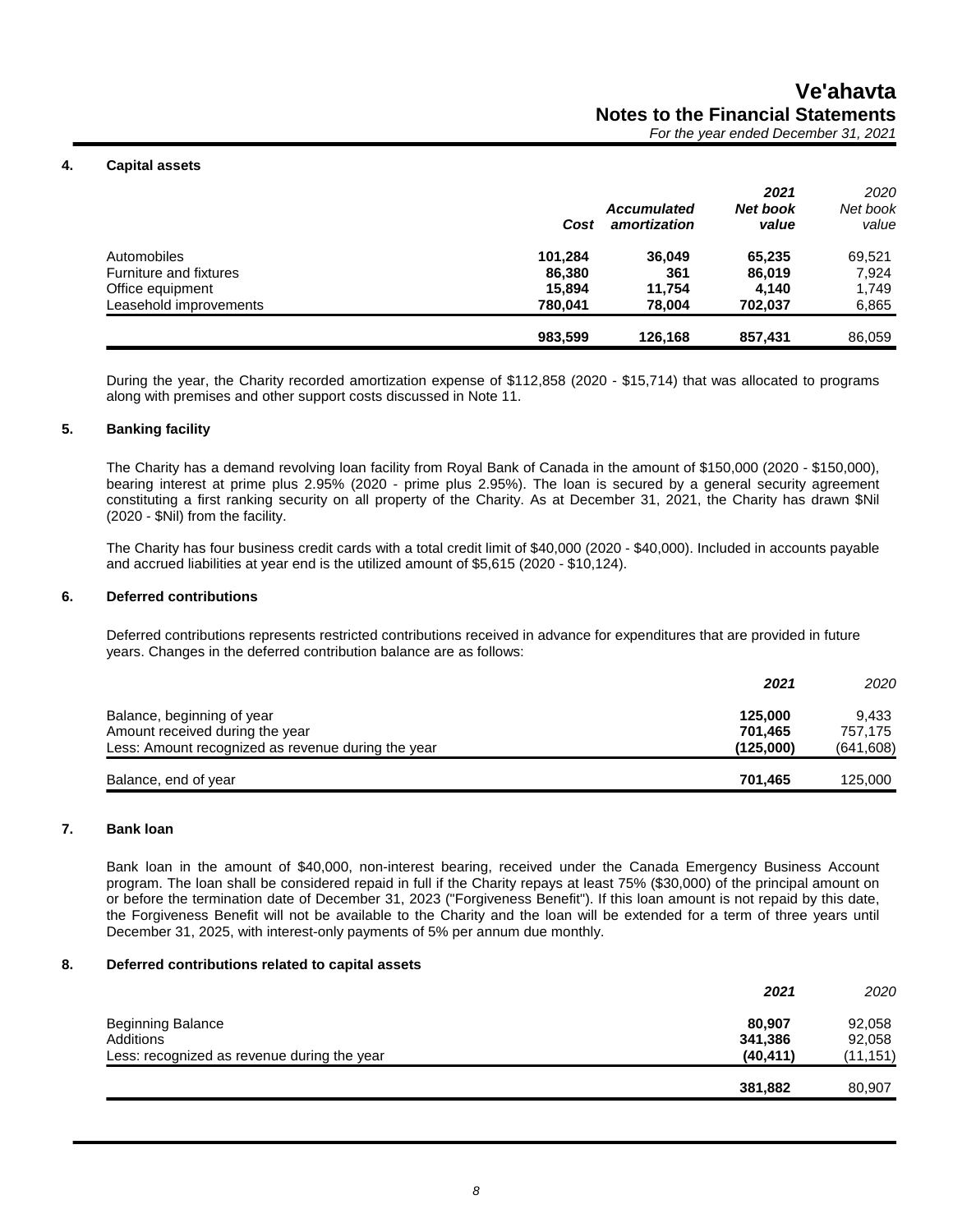#### **9. Grants revenue**

The following is a summary of Ve'ahavta's grants revenue:

|                                                          | 2021    | 2020    |
|----------------------------------------------------------|---------|---------|
| City of Toronto - Ve'ahavta Skills Academy               | 240.932 | 259.883 |
| City of Toronto – Life Stabilization Program             | 150,000 | 90,000  |
| Azrieli Grant - Volunteer                                | 65.000  | 20,000  |
| City of Toronto - Investing in Neighbourhoods Initiative | 23.925  | 44.451  |
| Ontario Trillium Foundation - BFW                        | 21.100  | 190,500 |
| SUAP - Other                                             | 16.135  | 27,341  |
|                                                          | 517.092 | 632.175 |

#### **10. Government subsidy**

The Charity has received government assistance in the form of the temporary Canada Emergency Wage Subsidy (CEWS) related to COVID-19 in the amount of \$285,375 (2020 - \$150,173).

The Government of Canada announced the Canada Emergency Rent Subsidy (CERS) program in November 2020. CERS provides a rent subsidy of up to 65% of rent paid to eligible entities based on certain criteria, including demonstration of revenue declines as a result of COVID-19. The subsidy is retroactive to September 27, 2020. The qualification and application of CERS is being assessed over multiple four-week application period segments. The Charity has received government assistance in the form of the CERS in the amount of \$32,756 (2020 - \$Nil).

#### **11. Allocation of expenses**

The Charity allocates its expenses by program. The costs related to each program have been presented in the Statement of Operations.

Included in functional expenditures is an allocation of salaries and benefits of \$1,766,192 (2020 - \$1,753,033) and premises and other support costs of \$468,718 (2020 - \$351,433) based on the amount of staff time spent on the functions, as follows:

|                                | 2021      | 2020      |
|--------------------------------|-----------|-----------|
| Building foundations for women | 356,940   | 321,233   |
| Volunteer services             | 276,886   | 300,156   |
| Ve'ahavta skills academy       | 397,259   | 342,097   |
| Recipe for success             | 79.021    | 43,480    |
| Life stabilization program     | 309,771   | 237,351   |
| My Toronto                     | 1,809     | 133,881   |
| <b>MJRH</b>                    | 447,634   | 395,986   |
| Fundraising                    | 254,220   | 330,281   |
| <b>Upper Shelf</b>             | 111.371   |           |
|                                | 2,234,911 | 2,104,465 |

#### **12. Income taxes**

The Charity is registered as a charitable organization under the *Income Tax Act* (the "Act") and as such is exempt from income taxes and is able to issue donation receipts for income tax purposes. In order to maintain its status as a registered charity under the Act, the Charity must meet certain requirements within the Act. In the opinion of management, these requirements have been met.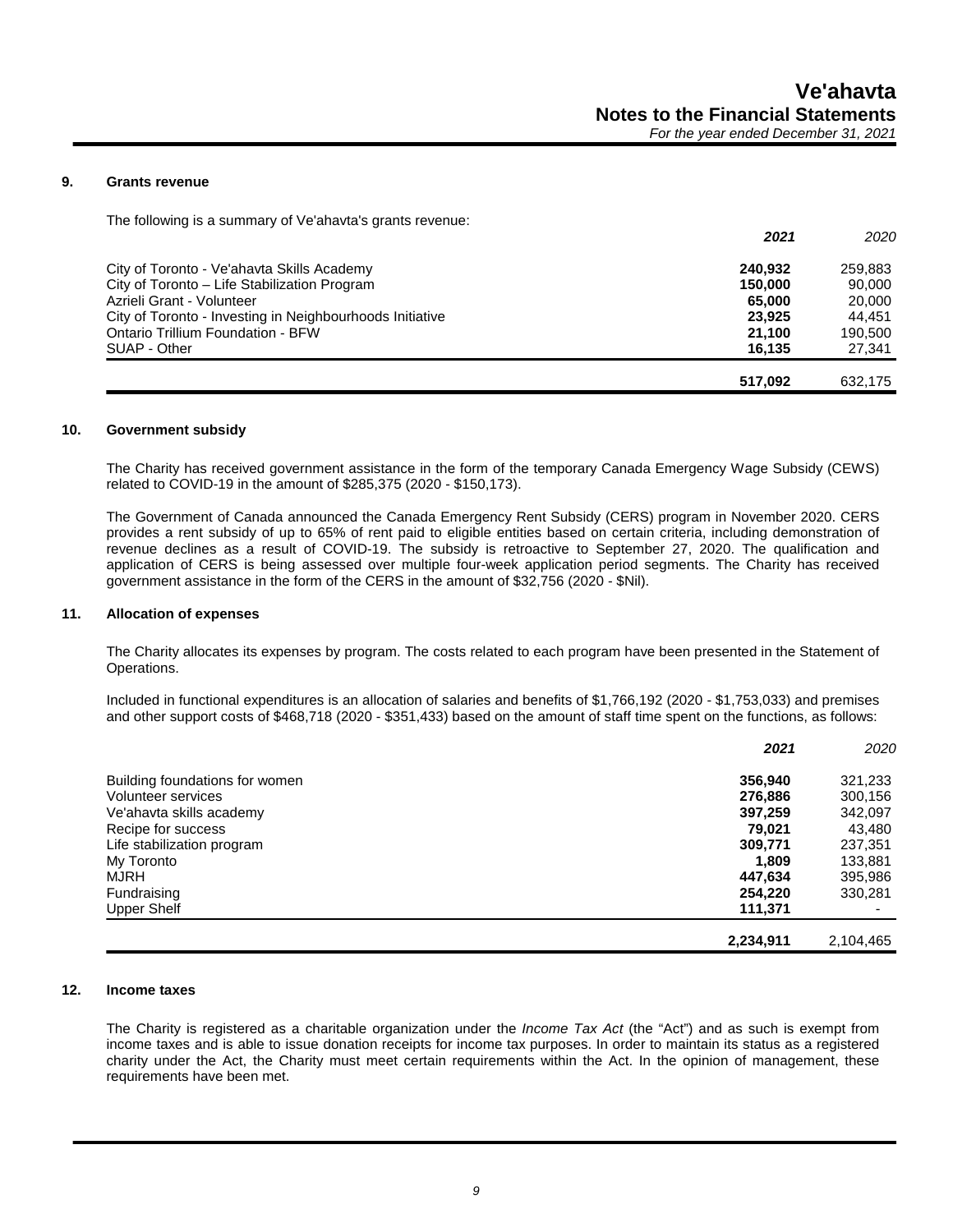#### **13. Related party transactions**

Related parties include directors and senior management of the Charity, their immediate family and the entities they control. Included in revenue for the current year are \$3,000,000 (2020 - Nil) donations received from a related party. The revenue was recorded at fair value at the date of transaction.

#### **14. Interfund transfers**

During the year, the Charity transferred amounts from unrestricted net assets to the internally restricted net asset. The amount of \$212,245 (2020 - \$150,755) was transferred to increase the amount set aside for times of difficulty or emergency, and \$50,000 was transferred to support future capital maintenance.

During the year, the Charity received \$3,435,000 in gifts designated for the Charitable fund. Interest earned in the fund will be used for the purpose of expanding the Charity to additional cities in the future.

#### **15. Commitments**

The Charity has entered into an operating lease agreement on February 10, 2021 for the premises which expires on May 30, 2026. Minimum annual rentals (Exclusive of the requirement to pay taxes, insurance and maintenance costs) are as follows:

| 2022 | 69,826 |
|------|--------|
| 2023 | 71,156 |
| 2024 | 72,486 |
| 2025 | 73.816 |
| 2026 | 37,240 |
|      |        |

#### **16. Financial instruments**

The Charity, as part of its operations, carries a number of financial instruments. It is management's opinion that the Charity is not exposed to significant interest, currency, credit, liquidity or other price risks arising from these financial instruments except as otherwise disclosed.

#### *Credit concentration*

Credit risk is the risk that one party to a financial instrument will cause a financial loss for the other party by failing to discharge an obligation. Financial instruments that potentially subject the Charity to concentrations of credit risk consist primarily of accounts receivable and investments. The pledges receivable from three parties (2020 - three represent 63% (2020 - 37%) of the total accounts receivable balance at year end. Investments are concentrated with the two organization disclosed in Note 3.

#### **17. Environmental Risk**

There was a global outbreak of COVID-19 (coronavirus), which has had a significant impact on businesses through restrictions put in place by the Canadian, provincial and municipal governments regarding travel, business operations and isolation/quarantine orders. At this time, it is unknown what the extent of the impact the COVID-19 outbreak may have on the Charity as this will depend on future developments that are highly uncertain and that cannot be predicted with confidence. These uncertainties arise from the inability to predict the ultimate geographic spread of the disease, and the duration of the outbreak, including the duration of travel restrictions, business closures or disruptions, and quarantine/isolation measures that are currently, or may be put in place by Canada and other countries to fight the virus.

#### **18. Comparative figures**

Certain comparative figures have been reclassified to conform with current year presentation.